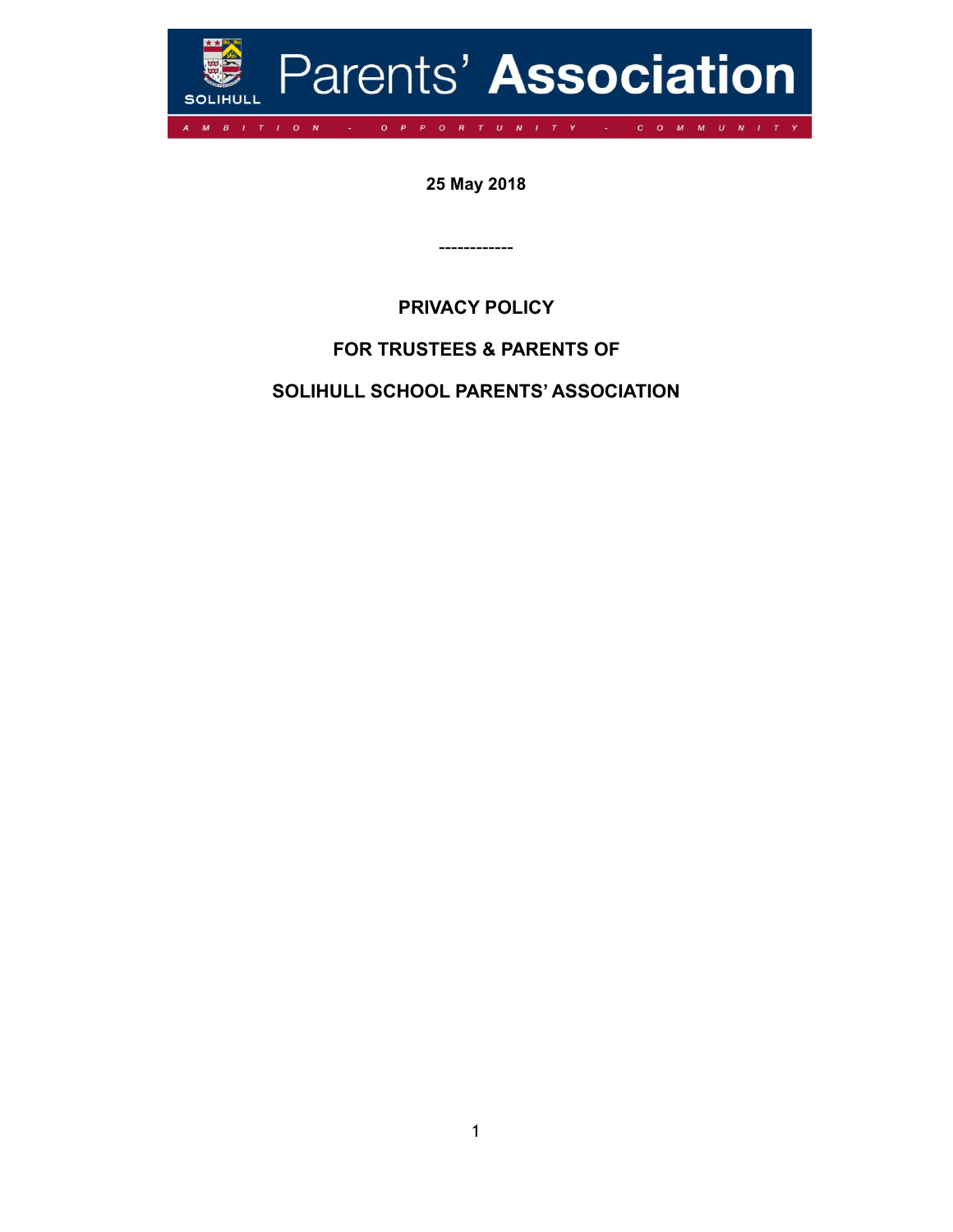Solihull School Parents' Association ("SSPA" or "we") is committed to protecting the privacy and security of your personal information.

This privacy notice describes how the SSPA collects and uses personal information about trustees of the SSPA ("Trustees"), children attending Solihull School Club and the parents or guardians of the Children ("Parents") (known collectively as "You" or "Your"), in accordance with the General Data Protection Regulation (GDPR).

The SSPA; is a "data controller". This means that we are responsible for deciding how we hold and use personal information about You. We are required under data protection legislation to notify You of the information contained in this privacy notice.

This notice applies to Trustees, Children and Parents. This notice does not form part of any contract of employment or other contract to provide services. We may update this notice at any time but if we do so, we will provide You with an updated copy of this notice as soon as reasonably practical.

It is important that Trustees, Children and Parents read this notice, together with any other privacy notice we may provide on specific occasions when we are collecting or processing personal information about You, so that You are aware of how and why we are using such information and what Your rights are under the data protection legislation.

# **DATA PROTECTION PRINCIPLES**

We will comply with data protection law. This says that the personal information we hold about You must be:

1. Used lawfully, fairly and in a transparent way.

2. Collected only for valid purposes that we have clearly explained to You and not used in any way that is incompatible with those purposes.

- 3. Relevant to the purposes we have told You about and limited only to those purposes.
- 4. Accurate and kept up to date.
- 5. Kept only as long as necessary for the purposes we have told You about.
- 6. Kept securely.

### **THE KIND OF INFORMATION WE HOLD ABOUT YOU**

Personal data, or personal information, means any information about an individual from which that person can be identified. It does not include data where the identity has been removed (anonymous data).

There are "special categories" of more sensitive personal data which require a higher level of protection, such as information about a person's health or sexual orientation.

#### **Trustees:**

We will collect, store, and use the following categories of personal information about Trustees: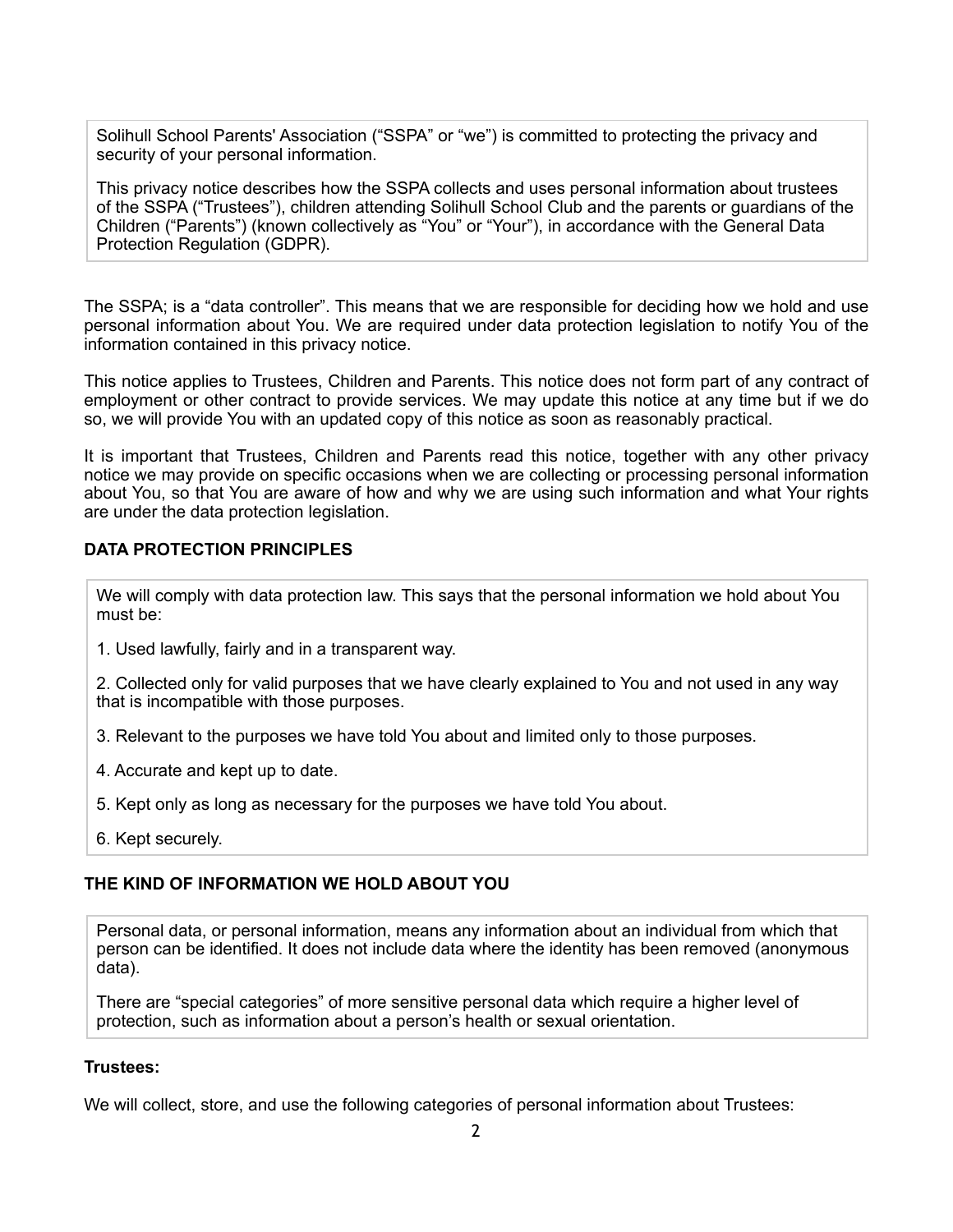- Personal contact details such as name, title, addresses, telephone numbers, and personal email addresses.
- Date of birth.
- Gender.
- Children who attend Solihull School.
- Records of any reportable death, injury, disease or dangerous occurrence.

# **Children:**

We will collect, store, and use the following categories of personal information about Children:

- Name
- Attendance information at events
- Photographs for general display purposes and for publicity use on our website
- Emergency contact should Parents be unavailable and the emergency contact's contact details
- **Accidents**
- Records of any reportable death, injury, disease or dangerous occurrence at an event managed by the SSPA

# **Parents:**

We will collect, store, and use the following categories of personal information about Parents:

- Name
- Home address
- Telephone numbers, and personal email addresses.

# **HOW IS YOUR PERSONAL INFORMATION COLLECTED?**

# **Trustees:**

We collect personal information about Trustees through completion of a Trustee Declaration Form, completed annually by the Trustee.

# **Children and Parents:**

We collect personal information about Children and Parents from when they attend events or make contact with the SSPA, by email, letter or completion of an Application Form for an event.

# **HOW WE WILL USE INFORMATION ABOUT YOU**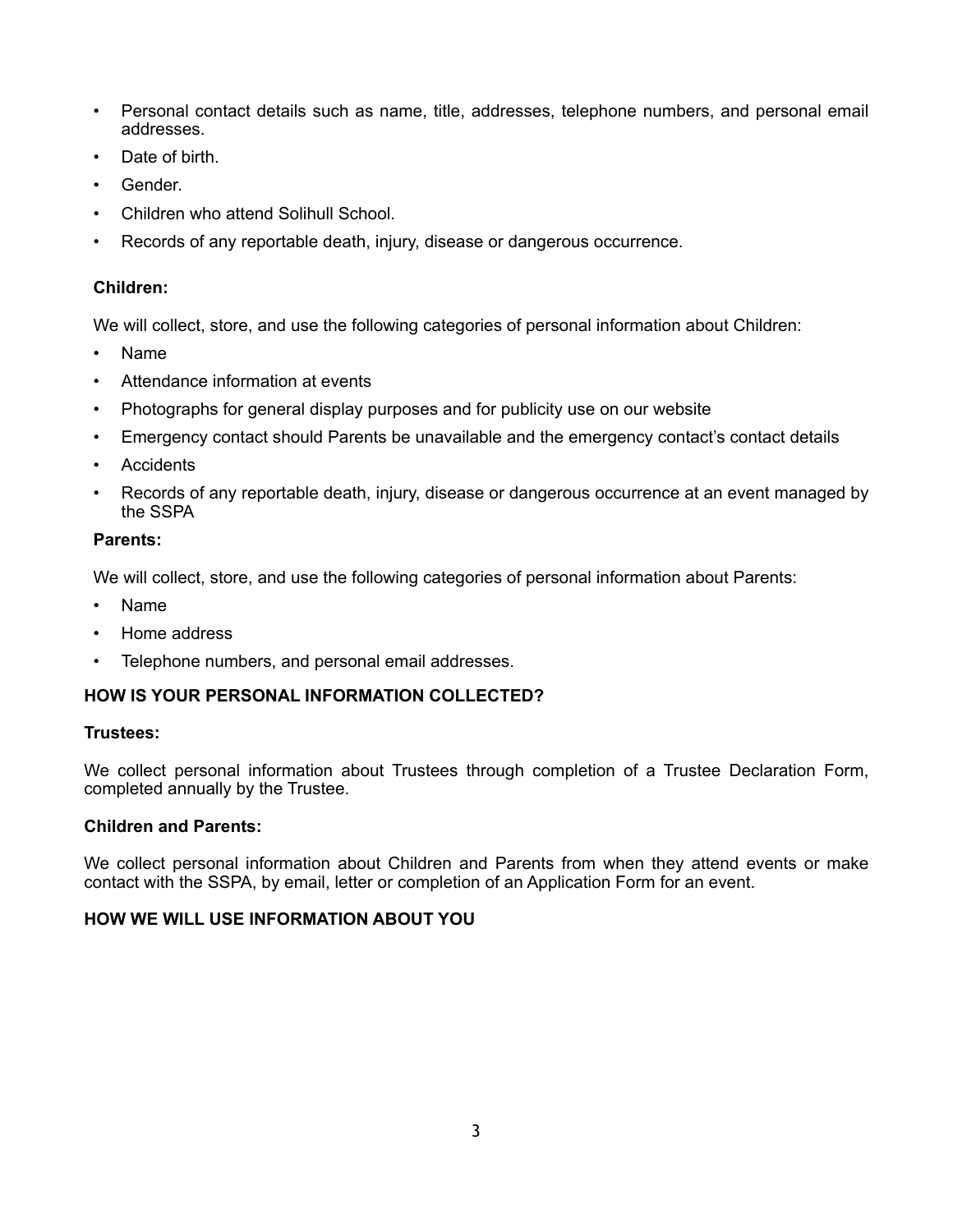We will only use Your personal information when the law allows us to. Most commonly, we will use Your personal information in the following circumstances:

1. Where we need to perform the contract we have entered into with You.

2. Where we need to comply with a legal obligation.

3. Where it is necessary for our legitimate interests (or those of a third party) and Your interests and fundamental rights do not override those interests.

We may also use Your personal information in the following situations, which are likely to be rare:

1. Where we need to protect Your interests (or someone else's interests).

2. Where it is needed in the public interest or for official purposes.

# **Situations in which we will use Trustee personal information**

We need all the categories of information in the list above (see Trustee section within the Paragraph entitled 'The Kind of Information We Hold About You') primarily to allow the Trustee to complete their duties as Trustees of the Charity and to enable us to comply with legal obligations. The situations in which we will process Employee personal information are listed below.

- Making a decision about a Trustee's appointment.
- Checking an Employee is legally entitled to act as a Trustee
- Assessing qualifications for a particular job or task.
- Dealing with legal disputes involving Trustees, including accidents in the course of duties.
- Complying with health and safety obligations.
- To prevent fraud.
- To monitor your use of our information and communication systems to ensure compliance with our IT policies.
- To ensure network and information security, including preventing unauthorised access to our computer and electronic communications systems and preventing malicious software distribution.

Some of the above grounds for processing will overlap and there may be several grounds which justify our use of an Trustee's personal information.

# **Situations in which theSSPA will use personal information of Children**

We need all the categories of information in the list above (see Children section within the Paragraph entitled 'The Kind of Information We Hold About You') primarily to allow us to hold events for the benefit of children. The situations in which we will process personal information of Children are listed below.

- To ensure we meet the needs of the Children
- To enable the appropriate funding to be received for events from parents
- To meet safeguarding requirements
- To check complaint records
- To check attendance is recorded
- •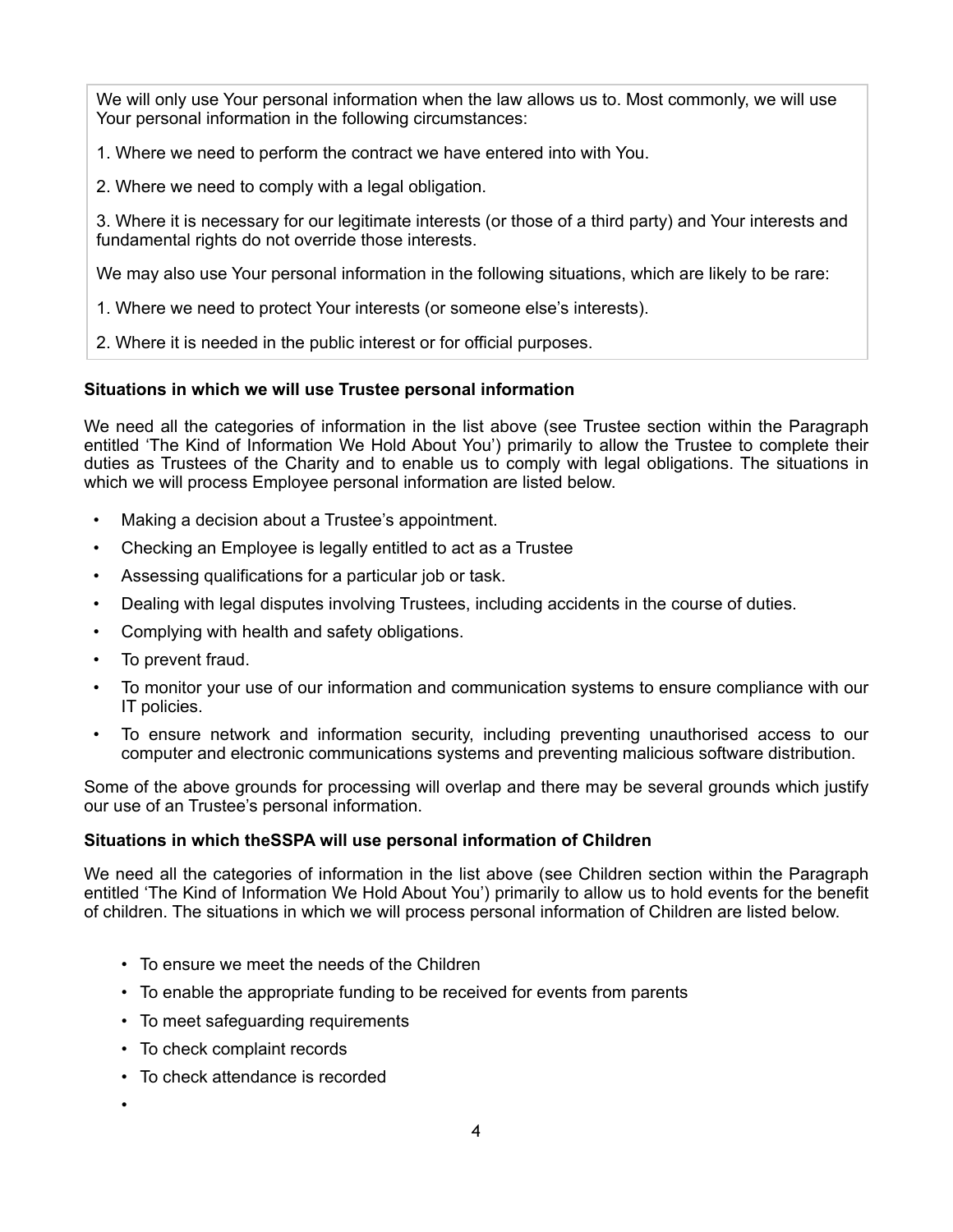### **Situations in which the SSPA will use personal information of Parents**

We need all the categories of information in the list above (see Parents section within the Paragraph entitled 'The Kind of Information we Hold About You') primarily to allow us to perform services for Parents and to enable us to comply with legal obligations. The situations in which we will process personal information of Parents are listed below.

- To supply information about an event that the Parent wishes to attend
- To be able to contact a Parent or a Child's emergency contact about their Child
- To ensure fees due for the event are paid

### **If Trustees and Parents fail to provide personal information**

If Trustees and Parents fail to provide certain information when requested, we may not be able to perform the respective undertakings we have entered into with Trustees and Parents, or we may be prevented from complying with our respective legal obligations to Trustees, Children and Parents.

### **Change of purpose**

We will only use Your personal information for the purposes for which we collected it, unless we reasonably consider that we need to use it for another reason and that reason is compatible with the original purpose. If we need to use Your personal information for an unrelated purpose, we will notify the Trustee, Child or Parent, as is appropriate in the circumstances, and we will explain the legal basis which allows us to do so.

Please note that we may process a Trustee's, a Child's or a Parent's personal information without their respective knowledge or consent, as relevant to the circumstances, in compliance with the above rules, where this is required or permitted by law.

# **HOW WE USE PARTICULARLY SENSITIVE PERSONAL INFORMATION**

"Special categories" of particularly sensitive personal information require higher levels of protection. We need to have further justification for collecting, storing and using this type of personal information. We have in place an appropriate policy document and safeguards which we are required by law to maintain when processing such data. We may process special categories of personal information in the following circumstances:

1. In limited circumstances, with Trustee or Parent explicit written consent.

2. Where we need to carry out our legal obligations or exercise rights in connection with Trustee appointment

3. Where it is needed in the public interest, such as for equal opportunities monitoring

Less commonly, we may process this type of information where it is needed in relation to legal claims or where it is needed to protect a Trustee, a Child or a Parents' interests (or someone else's interests) and the Trustee, Child or Parent as is appropriate is not capable of giving consent, or where the Trustee or Parent has already made the information public.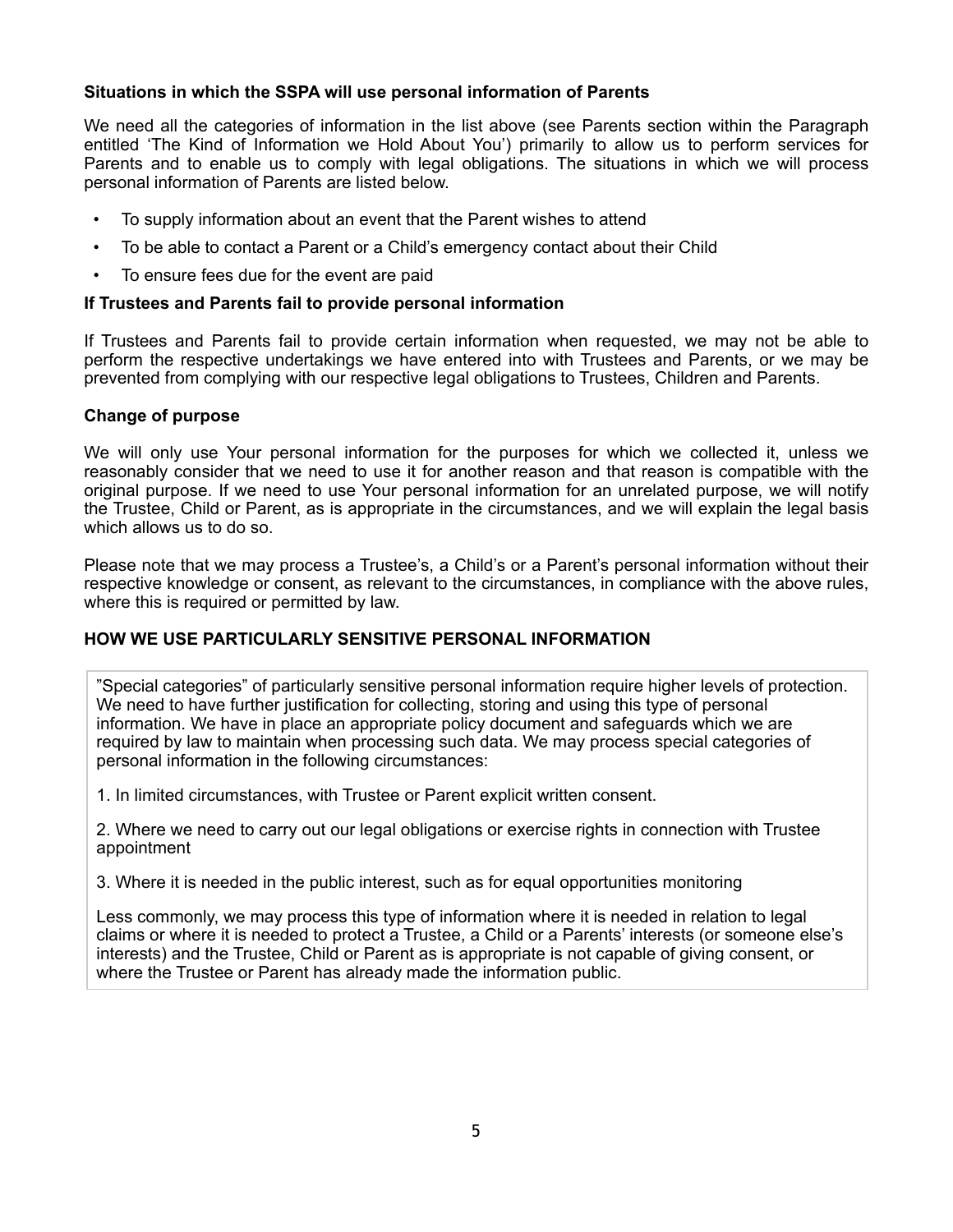# **INFORMATION ABOUT CRIMINAL CONVICTIONS**

We may only use information relating to criminal convictions where the law allows us to do so. This will usually be where such processing is necessary to carry out our obligations and provided we do so in line with our data protection policy.

Less commonly, we may use information relating to criminal convictions where it is necessary in relation to legal claims, where it is necessary to protect the interests of You (or someone else's interests) and You are not capable of giving your consent, or where an Trustee or a Parent, as is relevant to the circumstances, has already made the information public.

We envisage that we will hold information about criminal convictions.

We will only collect information about criminal convictions if it is appropriate given the nature of the role and where we are legally able to do so, which includes but is not limited to Disclosure and Barring Service ("DBS") checks. Where appropriate, we will collect information about criminal convictions as part of the appointment process or we may be notified of such information directly by you in the course of you working with us. We will use information about criminal convictions and offences in the following ways:

• To conduct a DBS check on Trustees, to record the date of the DBS check, the number of the DBS check and the name of the body conducting the DBS check.

We are allowed to use your personal information in this way to carry out our obligations. We have in place an appropriate policy and safeguards which we are required by law to maintain when processing such data.

# **DATA SHARING**

We may have to share Trustee, Child or Parent data with third parties, including third-party service providers and Solihull Scholl

We require third parties to respect the security of Your data and to treat it in accordance with the law.

# **Why might the SSPA share Employee, Child or Parent personal information with third parties?**

We will share Your personal information with third parties where required by law, where it is necessary to administer the working relationship with You or where we have another legitimate interest in doing so.

### **Which third-party service providers process my personal information?**

"Third parties" includes third-party service providers (including contractors and designated agents), local authorities, regulatory bodies, schools and other entities within our group. The following third-party service providers process personal information about you for the following purposes:

- Regulatory bodies for ensuring compliance and the safety and welfare of the children
- Solihull School to provide information that may be required by School
- e company with the trustees or scheme managers of the arrangement in connection with the administration of the arrangements.

### **How secure is my information with third-party service providers and other entities?**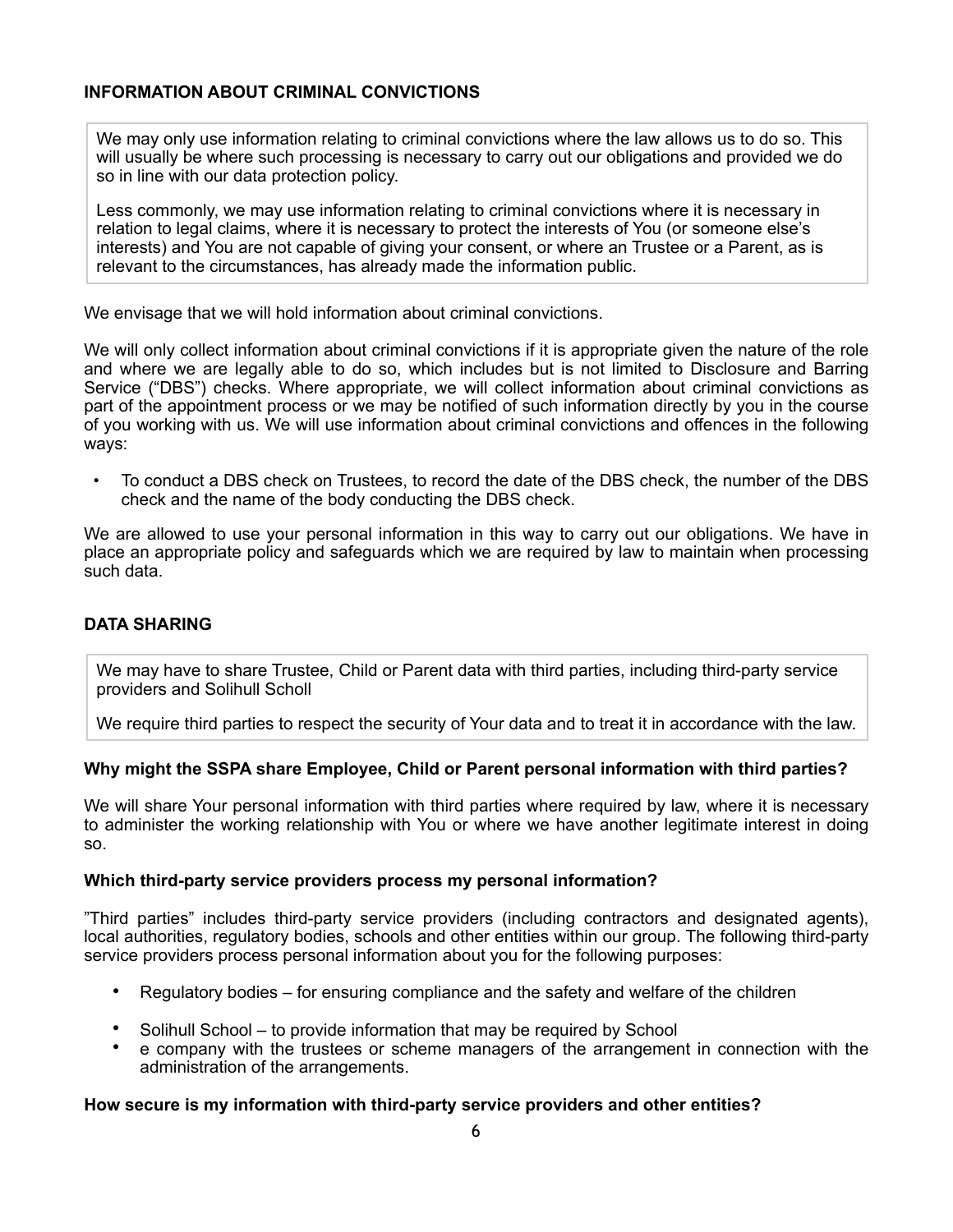All our third-party service providers and other entities are required to take appropriate security measures to protect Your personal information in line with our policies. We do not allow our third-party service providers to use Your personal data for their own purposes. We only permit them to process Your personal data for specified purposes and in accordance with our instructions.

### **What about other third parties?**

We may also need to share Your personal information with a regulator or to otherwise comply with the law.

### **DATA RETENTION**

### **How long will you use my information for?**

We will only retain Your personal information for as long as necessary to fulfil the purposes we collected it for, including for the purposes of satisfying any legal, accounting, or reporting requirements. Details of retention periods for different aspects of your personal information are available in our Data Retention Policy which is available on our website and from the Secretary of the SSPA . To determine the appropriate retention period for personal data, we consider the amount, nature, and sensitivity of the personal data, the potential risk of harm from unauthorised use or disclosure of Your personal data, the purposes for which we process Your personal data and whether we can achieve those purposes through other means, and the applicable legal requirements.

In some circumstances we may anonymise Your personal information so that it can no longer be associated with You, in which case we may use such information without further notice to You. Once you are no longer an Trustee, Parent or a Child benefiting from the SSPA's services, as is appropriate, we will retain and securely destroy your personal information in accordance with our data retention policy.

### **RIGHTS OF ACCESS, CORRECTION, ERASURE, AND RESTRICTION**

### **Your duty to inform us of changes**

It is important that the personal information we hold about You is accurate and current. Please keep us informed if Your personal information changes during your working relationship with us.

### **Your rights in connection with personal information**

Under certain circumstances, by law You have the right to:

- **Request access** to Your personal information (commonly known as a "data subject access request"). This enables You to receive a copy of the personal information we hold about You and to check that we are lawfully processing it.
- **Request correction** of the personal information that we hold about You. This enables You to have any incomplete or inaccurate information we hold about You corrected.
- **Request erasure** of your personal information. This enables Trustees or Parents to ask us to delete or remove personal information where there is no good reason for us continuing to process it. You also have the right to ask us to delete or remove Your personal information where You have exercised Your right to object to processing (see below).
- **Object to processing** of Your personal information where we are relying on a legitimate interest (or those of a third party) and there is something about Your particular situation which makes You want to object to processing on this ground. You also have the right to object where we are